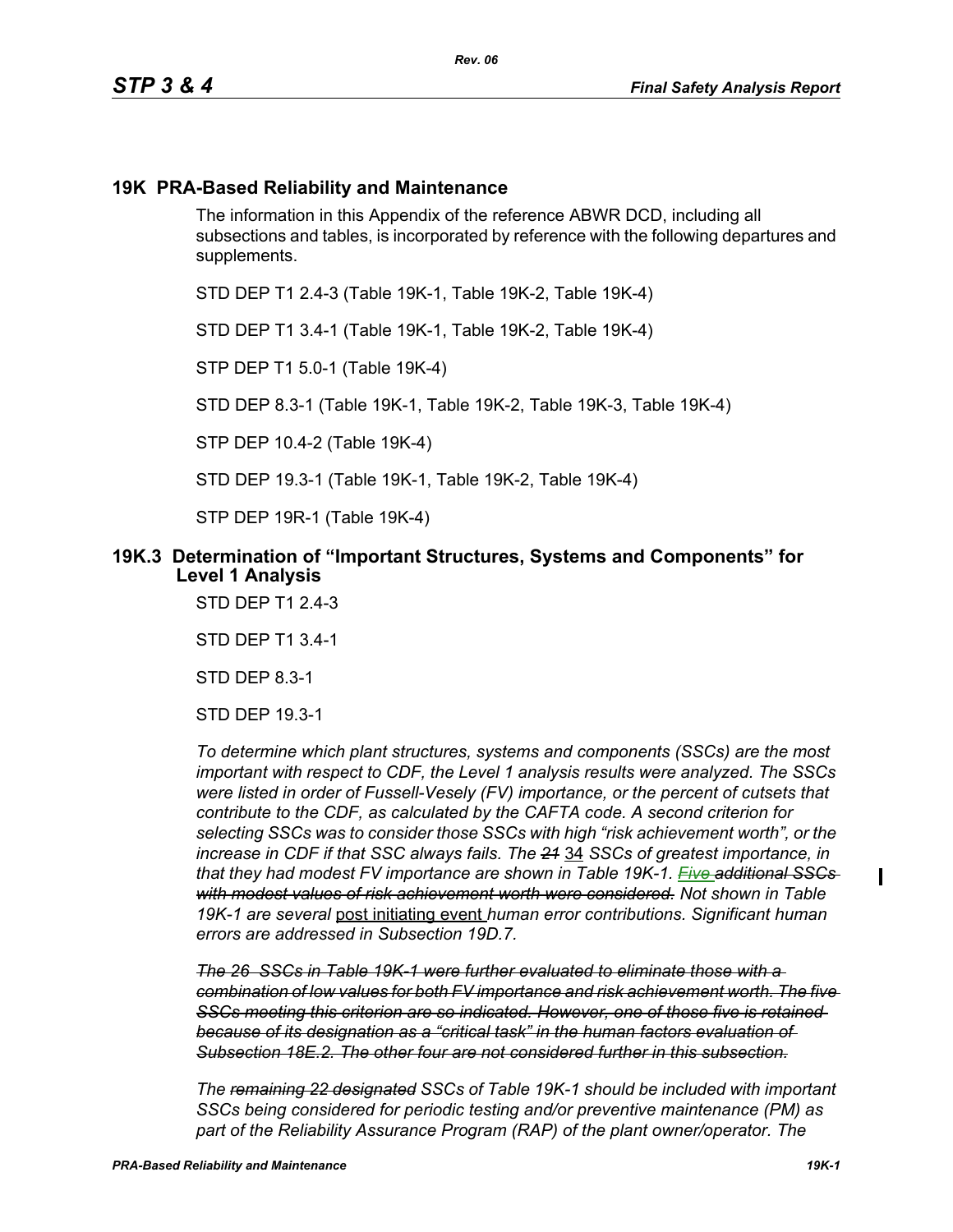*reliability and maintenance actions suggested for the listed SSCs are identified in Subsection 19K.11.*

*A second table, Table 19K-2, was prepared to show those SSCs with small to moderate values of risk achievement worth. These SSCs all have very low Fussell-Vesely importance, indicating a low probability of failure. However, if they fail, the impact on CDF is not negligible. Most of these SSCs have the same* similar *risk*  achievement worths because their failure would result in failure of the RHR system or the *RCIC system to perform its function* their functions*.*

*Initiating events that are significant contributors to CDF in the Level 1 analysis are listed in Table 19K-3. There are five* seven *such events which are shown.* Three of the*The three most significant events, accounting for more than one-half of the CDF, are all station blackout events*. *The* remainder of the *next two events, contributing small fractions of* to *CDF are* loss of offsite power for two to eight hours, unplanned manual reactor shutdown, medium break loss of coolant accident (LOCA), and *isolation/loss of feedwater and manual reactor shutdown*. *All other initiating events contribute small amounts to CDF.*

#### **19K.7 Determination of "Important Structures, Systems and Components" for Flood Analysis**

STP DEP T1 5.0-1

STP DEP 10.4-2

STP DEP 19R-1

The following site-specific supplement discusses the effects of the RSW pump house floods.

*The flood analysis considers the potential for core damage from plant damage resulting* from internal or external floods. *The important SSCs identified by this analysis are the ECCS rooms, RCW rooms* Reactor Service Water (RSW) pump rooms and RSW electrical equipment rooms, *and* all *control and reactor building external water tight doors*, including the watertight barriers on the equipment access to the diesel generator rooms*, which prevent water from flowing into rooms other than the one with the leak or from external flood sources to the safety-related buildings;* redundant supply side *isolation valves on the Reactor Service Water* RSW *System and antisiphon capability,* prevent gravity drainage of the UHS basin, *which limit*s *the amount of water spilled into the control building* or RSW pump rooms*; circuit breakers that will trip RSW pumps, which also limits the amount of water spilled into the control building; isolation valves in the Circulating Water System (CWS); <del>circuit breakers that will trip</del> CWS pumps; level switches in the turbine building condenser pit*, the *and control building RCW rooms* and the RSW pump rooms*; sump pump operation; overfill lines in reactor building sumps on floor BIF; and room drain lines.*

## **19K.10 Identification of Important Capabilities Outside the Control Room**

STP DEP T1 5.0-1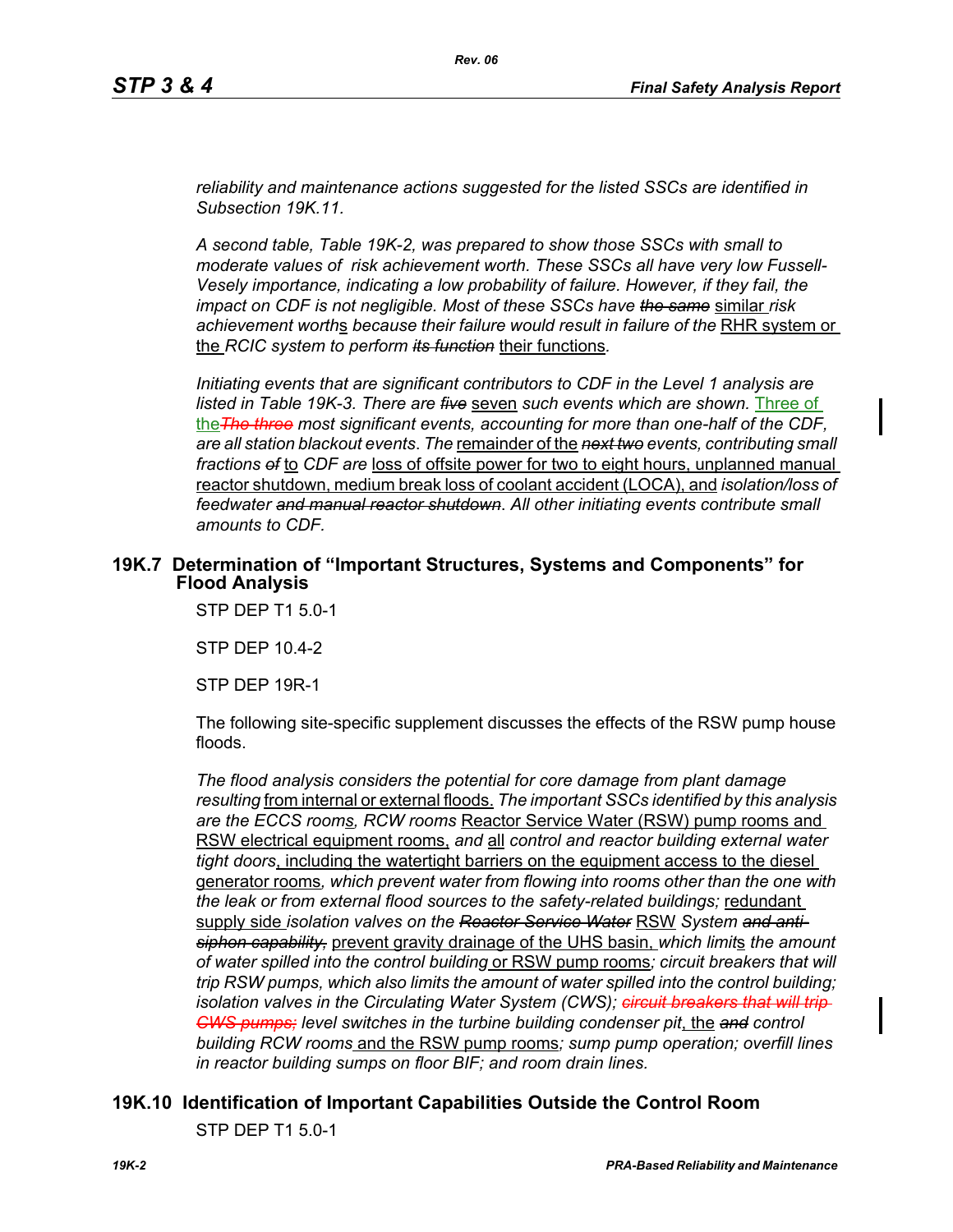*The identified activities outside the control room are:*

*(8)* Verifying all watertight doors are closed on notification of a main cooling reservoir breach.

### **19K.11.1 Component Inspections and Maintenance**

STD DFP T1 2 4-3

STD DEP T1 3.4-1

STP DEP T1 5.0-1

STD DEP 8.3-1

STD DEP 19.3-1

*The two* individual *component types with the highest FV importances in the Level 1 analysis are the combustion turbine generator and the emergency diesel generators. Maintenance activities to assure high reliability of these components are discussed in 19K.11.10 and 19K.11.11.*

The Reactor Building Cooling Water System and the Reactor Service Water System have high FV importance with respect to common cause failure impacts, as these systems support a number of front-line safety systems. Maintenance and testing tasks are provided for the key components in each division, including pumps, heat exchangers and the service water cooling tower fans

*The system*s *of greatest FV importance* with respect to outage time *is* are *the RCIC System, which has been assigned a small unavailability for test and maintenance* and the RHR Loops*. The amount of time the* these systems are *RCIC System is unavailable because of test and maintenance should be monitored to assure that it*they *remains within the specified assumption*s *annually. Sensitivity studies of increased SSC unavailabilities showed that an increase in RCIC unavailability would cause the greatest increase in estimated core damage frequency of any SSC. The RCIC System was also found to be the most sensitive system to increased outage time assumptions. The highest contributor to uncertainties in the CDF as well as the CDF estimate was RCIC test and maintenance.*

#### STD DEP T1 3.4-1

The Remote Digital Logic Controller (RDLC) performs the Remote Input/output Function (RIF). Components that provide this function *Multiplexers which provide multiple signals to several systems are identified by the Level 1 analysis as high importance components. Safety system* RDLCs *multiplexers have* self-diagnostics *a built-in self test that* detect failures during on-line operation *checks circuits frequently*. *In addition, one* division *of* RDLCs *four multiplexers can be bypassed and tested during plant operation without loss of system function. Such tests provide a* periodic verification *complete simulation of the* RDLC operability *multiplexer signals, more than included in the self-test*. *During plant outages more detailed* RDLC *multiplexer tests*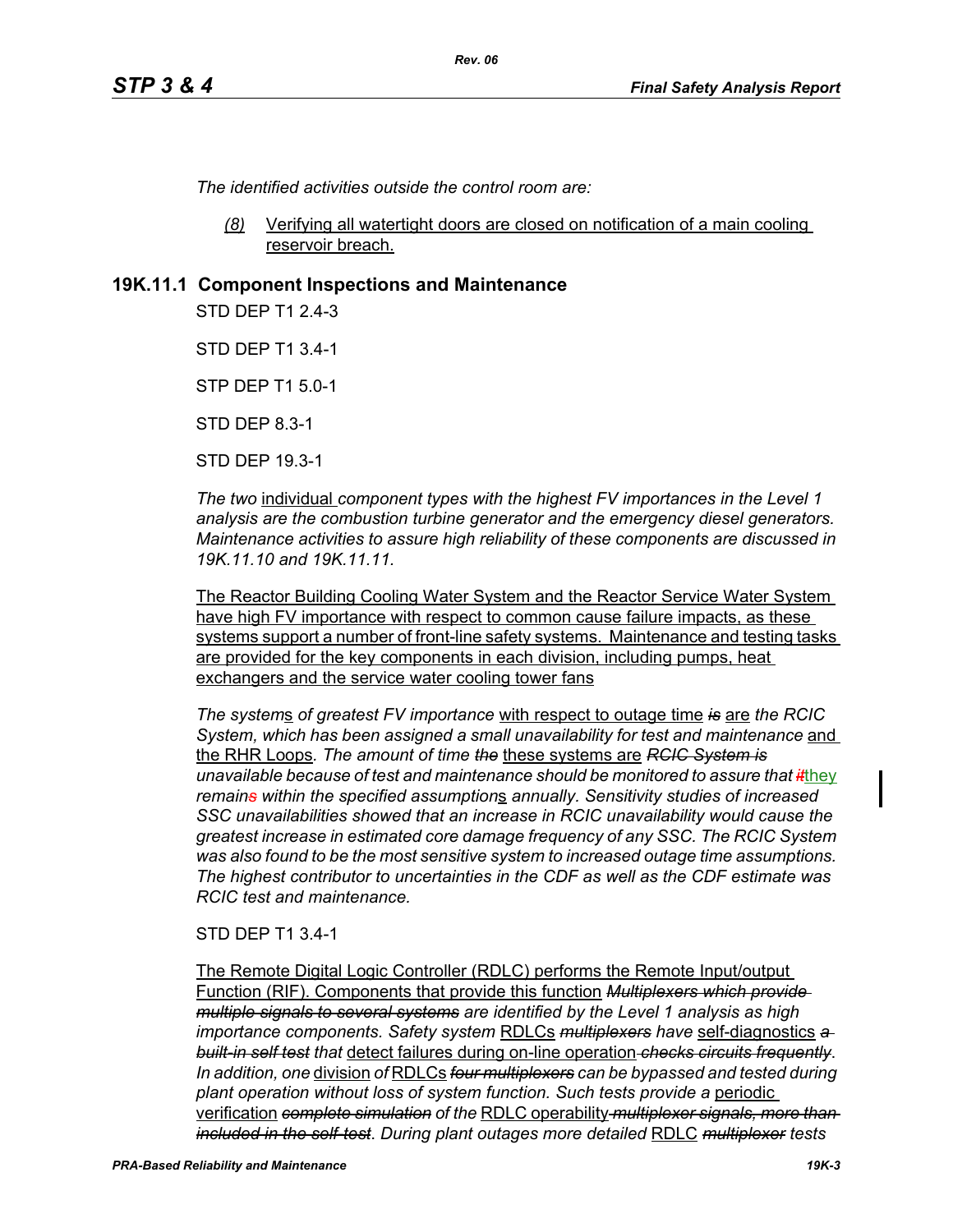*are possible, including a complete system test and identification of signal errors. These tests will include verification that the remote* RDLCs *multiplexing units* function properly. RDLC RIF *Multiplexer tests that are suggested as part of the RAP are given in Table 19K-4.*

STD DEP T1 2.4-3

*The turbine of the RCIC System is an important component, as identified in Table 19K-1. Periodic startup and operation of the RCIC turbine is one way to monitor this turbine, and less frequent turbine inspection and refurbishment are also recommended. The RCIC pump is tested at the same time by measurement of speed, flow rate, differential pressure, and vibration. The turbine lube oil pump operation and many* Many *of the RCIC valves are also tested when the turbine testing is done. These RAP activities are included in Table 19K-4.*

STD DEP T1 3.4-1

Trip logic *unts functions* (*TLUs*TLFs) *for the Reactor Protection System (RPS) represent another high importance component. Functional tests of these TLUs*TLFs *are performed at frequent* predetermined *intervals by the online, self-test feature of ABWR solid-state logic. Additional offline, semi-automatic, end-to-end (sensor input to trip actuator) testing of TLUs*TLFs*, which exercises the safety system logic and control logic processes, is important because it allows the detection of failures not sensed by the online system. TheTLUs* TLF *tests that are suggested as part of the RAP are given in Table 19K-4.* 

*Common-cause miscalibration of RHR flow meters, and of Level 8 sensors, and common-cause failure (CCF) of digital trip modules (DTMs)* function (DTFs)*, and of Level 2 sensors, will have acceptable probabilities if adequate administrative controls are exercised. Calibration procedures for RHR flow meters and for Level 8 sensors should include notes about the safety importance of these instruments. Historical trend analysis should be performed for Level 2 sensors at each calibration. The procedure for testing DTMs* DTFs *should include a warning about their importance to safety. Suggested RAP activities are given in Table 19K-4.*

## **19K.11.13 Flood Protection**

STP DEP T1 5.0-1

STP DEP 19R-1

The following site-specific supplement discusses the effects of the RSW pump house floods.

*The important SSCs for flood protection are the water tight doors on external entrances to the control and reactor buildings*, including the watertight barriers on the equipment access to the diesel generator rooms, *and in ECCS*, RSW pump house, *and RCW rooms, the RSW and CWS isolation valves, anti-siphon capability, the circuit breakers that trip* the *RSW and CWS pumps and water level sensors in the turbine building*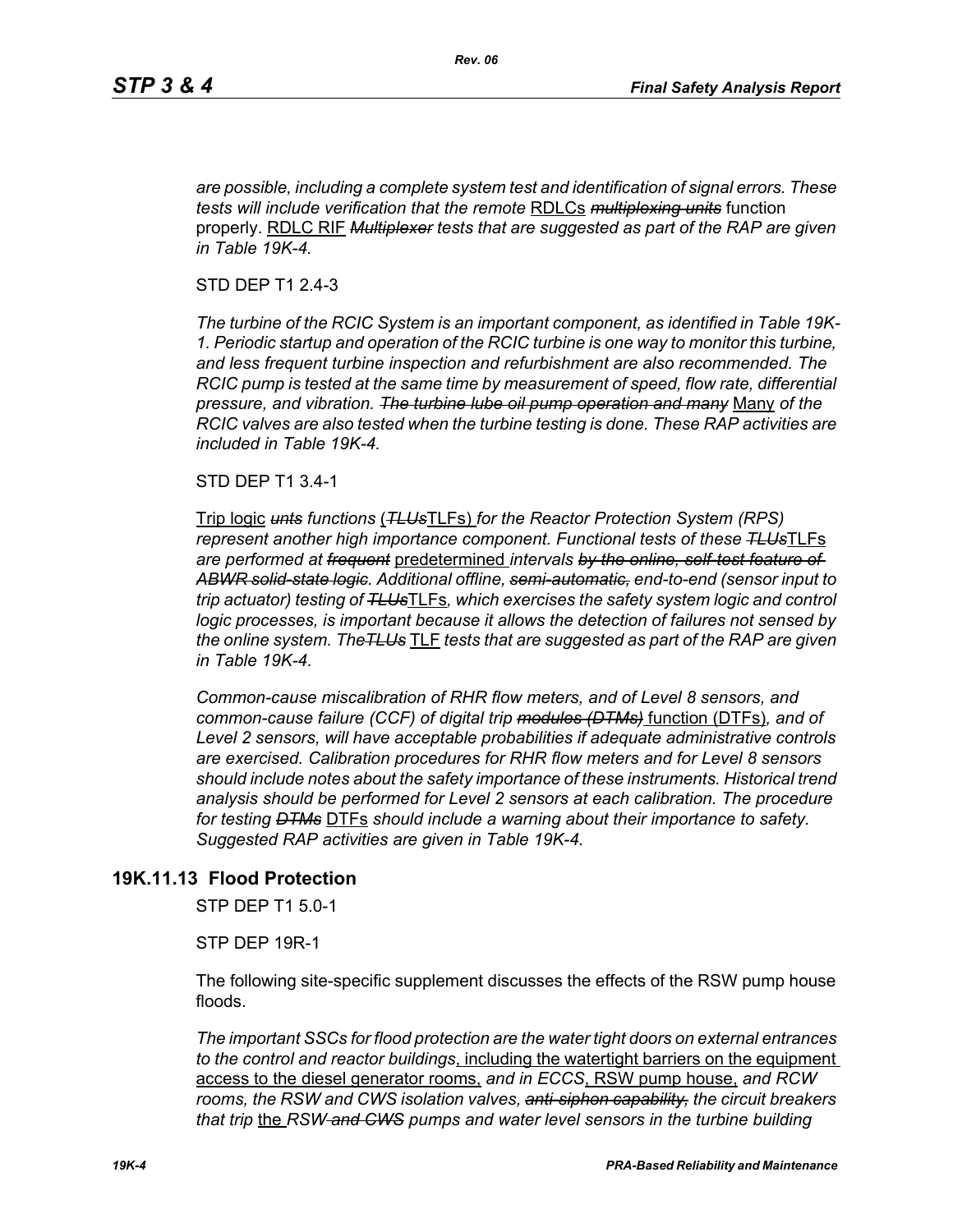*condenser pit*, RSW pump rooms, *and control building RCW rooms; sump pump operation; overfill lines on reactor building sumps on floor BIF; and room drain lines (Subsection 19K.7). Periodically room water barriers should be inspected to assure that they will prevent the spread of flooding, room drain lines should be checked to ensure no blockage exists, RSW isolation valves (MOVs) should be stroke tested (normally accomplished by switching from one pump to the standby pump in a given loop), CWS isolation valves should be stroke tested, the ability of RSW and CWS pump circuit breakers to trip upon receipt of a trip signal should be demonstrated, as well as RSW System anti-siphon* isolation *capability. These RAP activities are included in Table 19K-4.*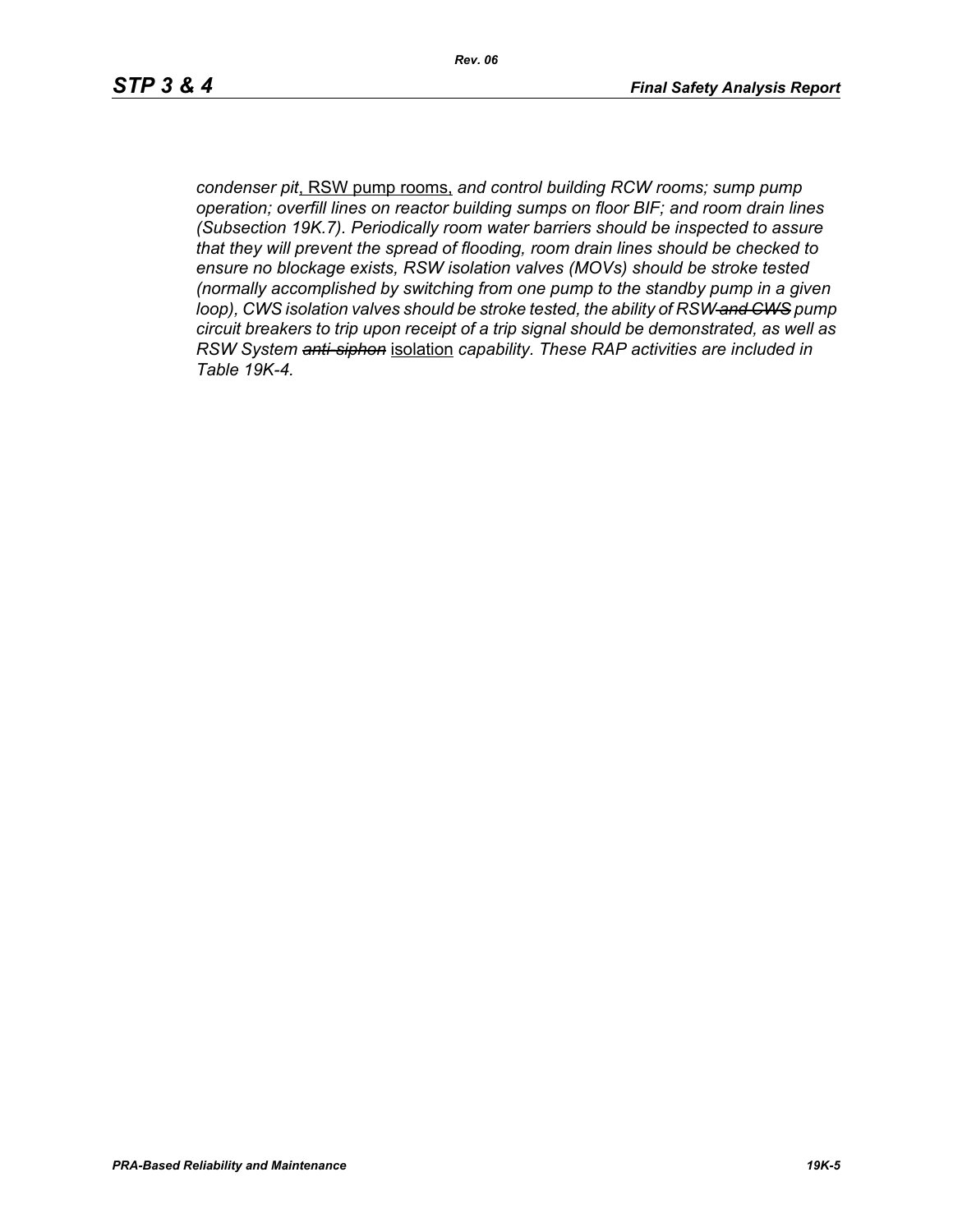| <b>SSC</b>                                                                           | <b>Fussell-Vesely</b><br>Importance (%)* | <b>Risk Achievement</b><br>Worth* |
|--------------------------------------------------------------------------------------|------------------------------------------|-----------------------------------|
| <b>Combustion Turbine Generator</b>                                                  |                                          |                                   |
| <b>Emergency Diesel Generator CCF</b>                                                |                                          |                                   |
| <b>SRV CCF (Open and reseat)</b>                                                     |                                          |                                   |
| <b>RHR Loop Maintenance</b>                                                          |                                          |                                   |
| <b>RBCW CCF</b>                                                                      |                                          |                                   |
| <b>RSW CCF</b>                                                                       |                                          |                                   |
| <b>RHR Pump (individual pumps)</b>                                                   |                                          |                                   |
| <b>Control Rod Drive Injection (Level Control)</b>                                   |                                          |                                   |
| RCIC Unavailable Due To Testing Or Maintenance                                       |                                          |                                   |
| <b>RHR Pump Room AC</b>                                                              |                                          |                                   |
| <b>Div II Power Cable</b>                                                            |                                          |                                   |
| Multiplex Transmission Network Essential Communication<br><b>Function (ECF) CCF</b>  |                                          |                                   |
| <b>RCIC Turbine</b>                                                                  |                                          |                                   |
| <b>RHR Core Flooding CCF</b>                                                         |                                          |                                   |
| Minimum Flow Bypass Valve E11-F021A (B, C) (NOFO) ‡                                  |                                          |                                   |
| <b>RCIC Pump</b>                                                                     |                                          |                                   |
| RHR Heat Exchanger Inlet Valve P21-F013A (B,C) (NCFC) ‡                              |                                          |                                   |
| RHR Strainer E11-D001A (B, C)                                                        |                                          |                                   |
| Suppression Pool Discharge Return Line Valve E11-F008A (B,<br>$C)$ (NCFC) $\ddagger$ |                                          |                                   |
| <b>Trip System</b> Logic <i>Units</i> Unit CCF                                       |                                          |                                   |
| Remote Multiplexing Units Remote Digital Logic Controller CCF                        |                                          |                                   |
| <b>RCIC Turbine Lubrication System</b>                                               |                                          |                                   |
| HPCF-B (Unavailable, Test or Maintenance)                                            |                                          |                                   |
| <b>HPCF CCF</b>                                                                      |                                          |                                   |
| <b>RCIC Pump Room AC Unit</b>                                                        |                                          |                                   |
| <b>Station Batteries CCF</b>                                                         |                                          |                                   |
| Single Offsite Power Line +                                                          |                                          |                                   |
| RCIC Min Flow Bypass Valve E51-F011 (NOFO) ‡                                         |                                          |                                   |
| RCIC Injection Valve F004 (NCFC) ‡                                                   |                                          |                                   |
| RCIC Min Flow Bypass Valve E51-F011 (NCFC) ‡                                         |                                          |                                   |

# **Table 19K-1 ABWR SSCs of Greatest Importance for CDF, Level 1 Analysis**

 $\mathbf{I}$ 

 $\mathbf I$ 

 $\begin{array}{c} \hline \end{array}$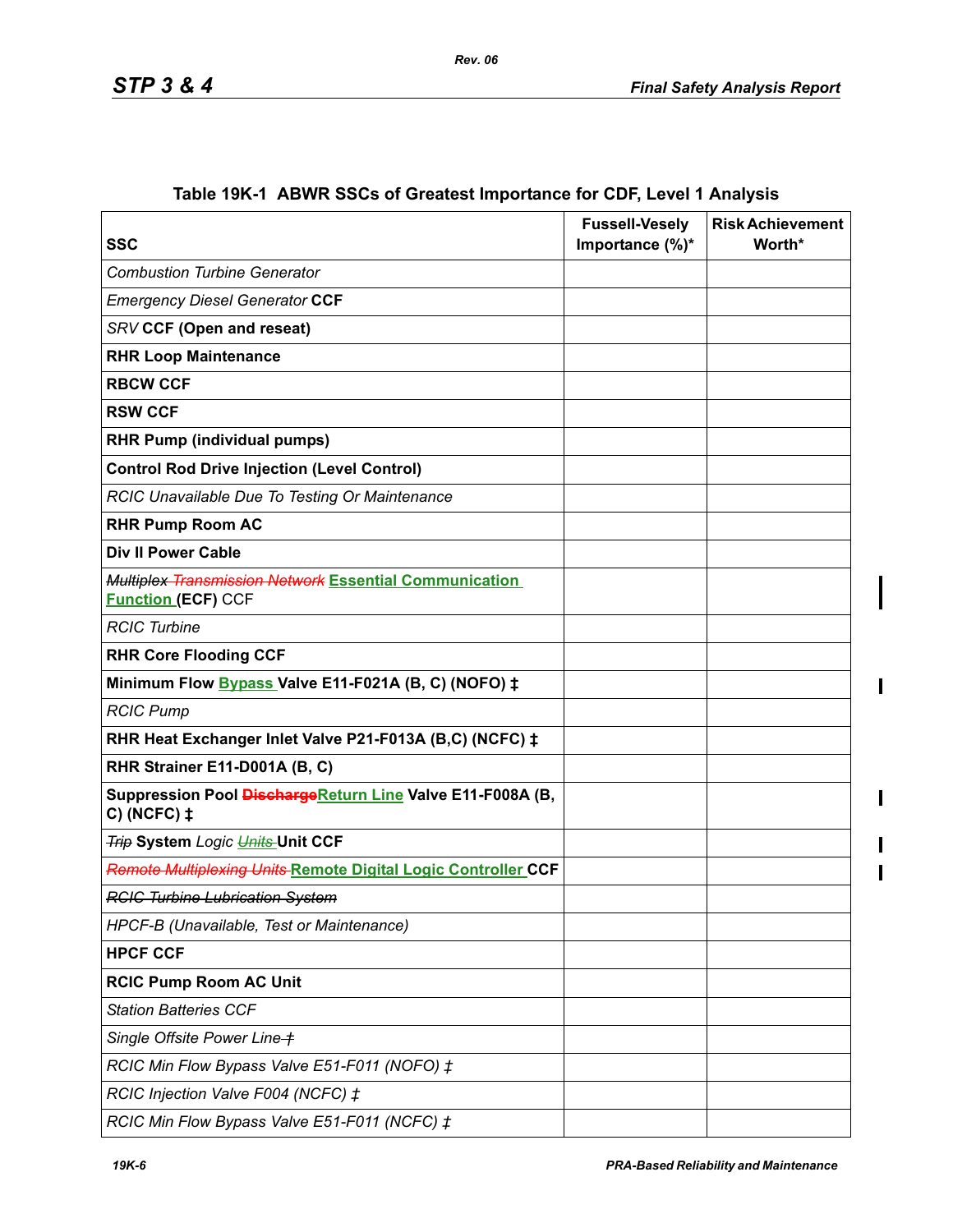| <b>SSC</b>                                        | <b>Fussell-Vesely</b><br>Importance $(\%)^*$ | <b>Risk Achievement</b><br>Worth* |
|---------------------------------------------------|----------------------------------------------|-----------------------------------|
| RCIC Steam Supply Valve E51-F037 (NCFC) ‡         |                                              |                                   |
| HPCF Maintenance Valve E22-F005Bf                 |                                              |                                   |
| <b>Suppression Pool Temperature</b>               |                                              |                                   |
| <b>Division 1 Transmission Network (ECF)</b>      |                                              |                                   |
| <b>RCIC Isolation Signal Logic</b>                |                                              |                                   |
| <del>Both Offsite Power Sources</del>             |                                              |                                   |
| <b>HPGF Pump +</b>                                |                                              |                                   |
| <del>SRVs †</del>                                 |                                              |                                   |
| <b>RHR Flow Transmitters (CCF Miscalibration)</b> |                                              |                                   |
| <del>Level 2 Sensors (CCF)</del>                  |                                              |                                   |
| <b>Level 8 Sensors (CCF Miscalibration)</b>       |                                              |                                   |
| <b>Digital Trip Modules (CCF)</b>                 |                                              |                                   |

#### **Table 19K-1 ABWR SSCs of Greatest Importance for CDF, Level 1 Analysis (Continued)**

*Rev. 06*

*\* Not part of DCD (Refer to SSAR* contained in plant-specific PRA documentation*)*

*† SSCs with low FV importance and low risk achievement worth. Not considered further for RAP on the basis of Level 1 analysis.*

*‡ Valves that are closed during normal operation, and fail to open when required during a transient, are designated NCFC. Technically, they are "fail as is" conditions, which is closed. The minimum flow bypass valve is closed during normal operation, but during transients requiring RCIC operation, the bypass valve opens. Failure of this valve to open at that demand is shown as NCFC. Later in the transient this bypass valve, which is normally open at this time, should close on demand. If it fails to close, the shorthand description NOFO is used.*

*ƒ SSC with low FV importance and low risk achievement worth, but retained because of human factor importance.*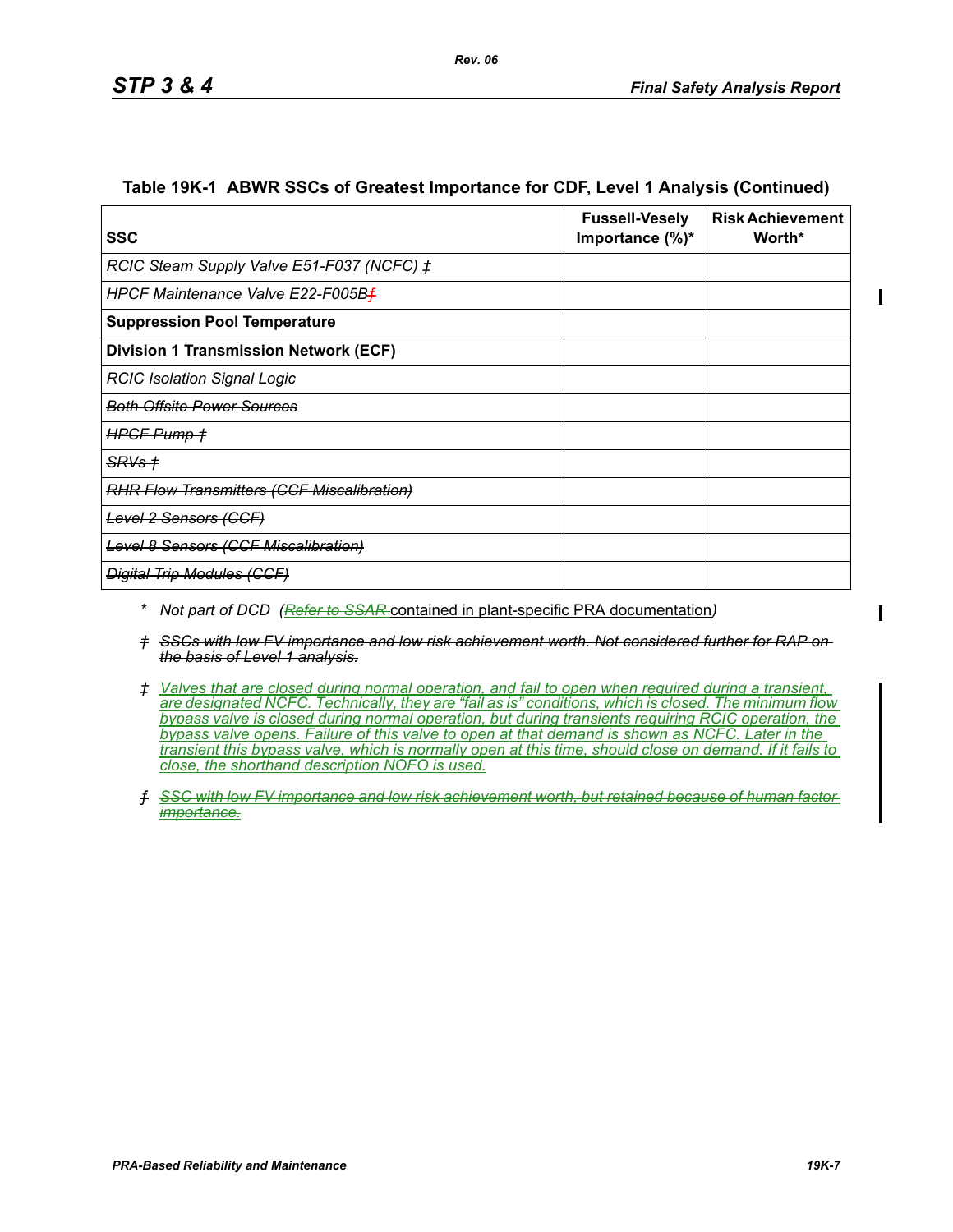$\mathbf{l}$ 

 $\mathbf{I}$ 

I

I I

 $\blacksquare$ 

 $\blacksquare$ 

| <b>SSC</b>                                                                             | Importance % + | Fussell-Vesely   Risk Achievement<br>Worth+ |
|----------------------------------------------------------------------------------------|----------------|---------------------------------------------|
| <b>Suppression Pool Water Level (Pool Rupture)</b>                                     |                |                                             |
| <b>Digital Trip Units CCF</b>                                                          |                |                                             |
| <b>SRV CCF [ADS]</b>                                                                   |                |                                             |
| <b>Water-Level 8 Sensors (Miscalibrated (CCF)</b>                                      |                |                                             |
| <b>AC Distribution Power Cables</b>                                                    |                |                                             |
| 1 <sup>st</sup> ESF <b>RIF</b> RMU Div 4 (3 Divisions) Fails                           |                |                                             |
| 2 <sup>nd</sup> ESF RIF RMU Div 4 (3 Divisions) Fails                                  |                |                                             |
| Div 1(2, 3) ECF EMS Transmission Network Failure                                       |                |                                             |
| Class 1E 4160V/480V Transformers                                                       |                |                                             |
| RBCW Temperature Control Valve P21-F006A (B, C) (NOFC)                                 |                |                                             |
| RHR - Flow Transmitter FT008A (B, C) (CCF Miscalibration)                              |                |                                             |
| RHR Pump A (B, C)                                                                      |                |                                             |
| RHR Heat Exchanger Tube Side-Bypass FCV E11-F013A (B, C)<br>(NCFO)                     |                |                                             |
| RHR Wetwell Spray Valve E11-F019A (B, C) (NCFO)                                        |                |                                             |
| RHR Injection Valve E11-F005A (B, C) (NCFO)                                            |                |                                             |
| RPV SDC Suction Line Isolation Valve E11-F012A (B, C) (NCFO)                           |                |                                             |
| RHR PumpSuppression Pool Suction Valve E11-F001A (B, C)<br>(NOFC)                      |                |                                             |
| RHR ValveHeat Exchanger FCV E11-F004A (B, C) (NOFC)                                    |                |                                             |
| RHR Pump Discharge Check Valve E11-F002A (B, C)                                        |                |                                             |
| RHR Pump Discharge Manual Valve E11-F003A (B, C)                                       |                |                                             |
| RHR Heat Exchanger A (B, C)                                                            |                |                                             |
| RHR Pump Motor Bearing Cooler A (B, C)                                                 |                |                                             |
| RHR Pump Mechanical Seal Cooler A (B, C)                                               |                |                                             |
| RHR Suppression Pool Temp Signal T53-TRS-601A & B                                      |                |                                             |
| RHR-Loop Flow Transmitters FT008A, B, C Miscalibration (CCF<br><b>Miscalibration</b> ) |                |                                             |
| <b>Class 1E 4160V Switchgear</b>                                                       |                |                                             |
| <b>Class 1E 480V Switchgear</b>                                                        |                |                                             |
| <b>Class 1E 480V MCCs</b>                                                              |                |                                             |
| <b>Class 1E DC Power Distribution Panels</b>                                           |                |                                             |

# **Table 19K-2 ABWR SSCs With Moderate Risk Achievement Worth For CDF, Level 1 Analysis\***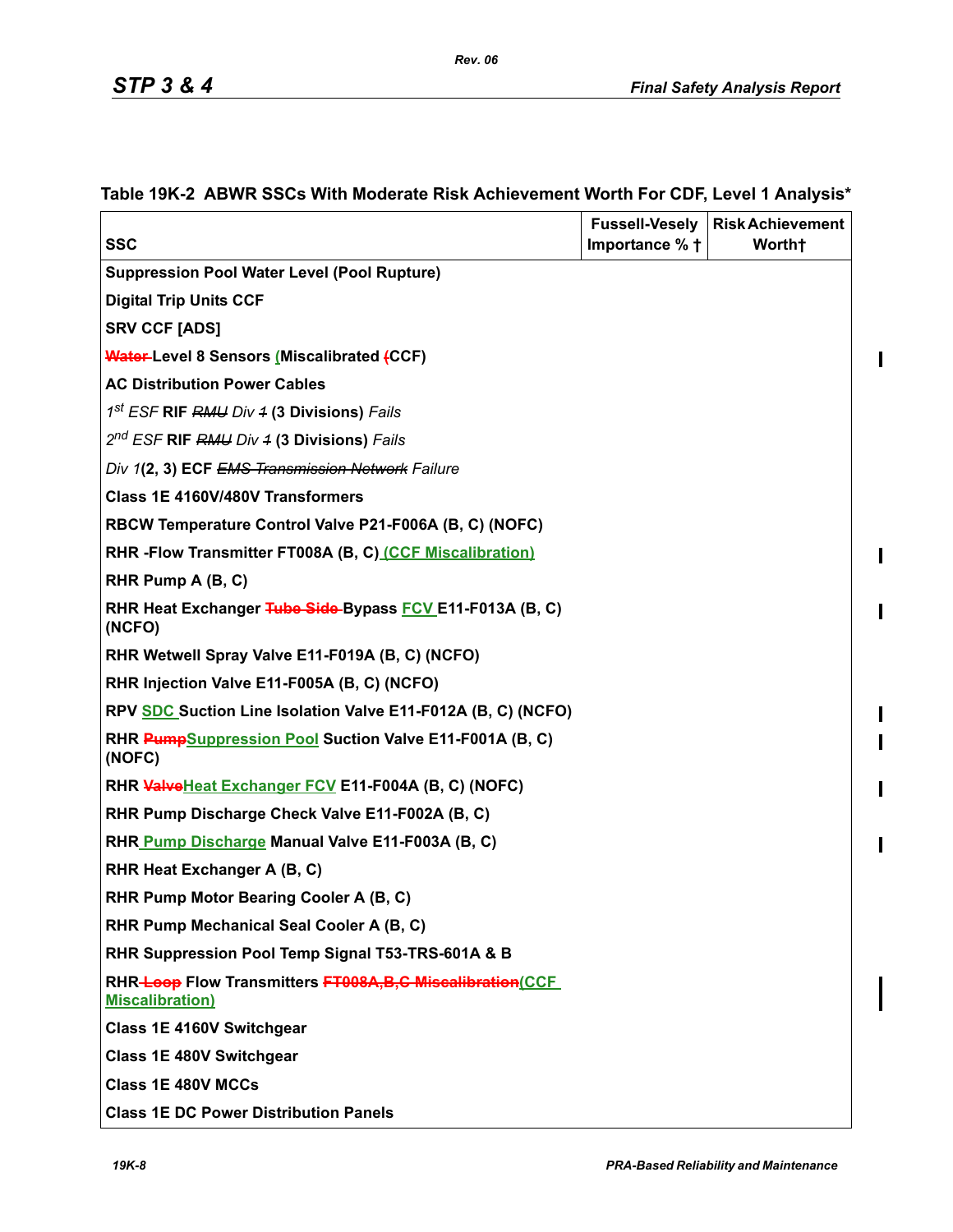ı

 $\blacksquare$ 

 $\overline{\phantom{a}}$ 

| <b>SSC</b>                                                      | <b>Fussell-Vesely</b><br>Importance % + | <b>Risk Achievement</b><br>Worth+ |
|-----------------------------------------------------------------|-----------------------------------------|-----------------------------------|
| RBCW Temperature Control Valve P21-F006A (B, C) (NOFC)          |                                         |                                   |
| <b>HPCF Flow Transmitters (CCF Miscalibration)</b>              |                                         |                                   |
| <b>HPCF Pressure Transmitters (CCF Miscalibration)</b>          |                                         |                                   |
| <b>Water-Level 2 Sensors [(CCF-Miscalibration)]</b>             |                                         |                                   |
| Both Offsite Power Sources [(CCF)]                              |                                         |                                   |
| Pipe Rupture [(RBCW Loop)]                                      |                                         |                                   |
| Pipe Rupture <b>[(RSW Loop)]</b>                                |                                         |                                   |
| NBS Isolation Check Valve B21-F003B (FW Isolation) Fails Closed |                                         |                                   |
| NBS Isolation Check Valve B21-F004B (FW Isolation) Fails Closed |                                         |                                   |
| RCIC Check Valve E51-F003 Fails to Open                         |                                         |                                   |
| RCIC Outboard Check Valve F005 Fails to Open                    |                                         |                                   |
| RCIC Check Valve F038 Fails to Open                             |                                         |                                   |
| NBS Manual Valve B21-F005B (NOFC) Fails Closed                  |                                         |                                   |
| RCIC Valve E51-F011 (NOFO) Fails                                |                                         |                                   |
| RCIC Valve E51-F004 (NCFC) Fails                                |                                         |                                   |
| RCIC Valve E51-F011 (NCFC) Fails                                |                                         |                                   |
| RCIC Valve E51-F037 (NCFC) Fails                                |                                         |                                   |
| RCIC Isolation Valve F035 Fails (NOFC)                          |                                         |                                   |
| RCIC Isolation Valve F036 Fails (NOFC)                          |                                         |                                   |
| RCIC Isolation Valve F039 Fails (NOFC)                          |                                         |                                   |
| RCIC Turbine Exhaust Isolation Valve F039 Limit Switch Fails    |                                         |                                   |
| <b>RCIC Steam Supply Bypass Valve F045 Limit Switch Fails</b>   |                                         |                                   |
| <b>RCIC Flow Sensor FT-007-2 Miscalibrated</b>                  |                                         |                                   |
| RCIC Pressure Sensor PIS-Z605 Miscalibrated                     |                                         |                                   |
| RCIC Flow Sensor E51-FT007-2 Fails                              |                                         |                                   |
| RCIC Pressure Sensor PIS-Z605 Fails                             |                                         |                                   |
| Diode SID Open                                                  |                                         |                                   |
| <b>SLF/ECF SLU/EMS Link for Div 1 SLU 1 Fails (RCIC Fails)</b>  |                                         |                                   |
| SLF/ECF-SLU/EMS Link for Div 1 SLU 2 Fails (RCIC Fails)         |                                         |                                   |

### **Table 19K-2 ABWR SSCs With Moderate Risk Achievement Worth For CDF, Level 1 Analysis\***

*Rev. 06*

† *Not part of DCD (Refer to SSAR* contained in plant-specific PRA documentation*)*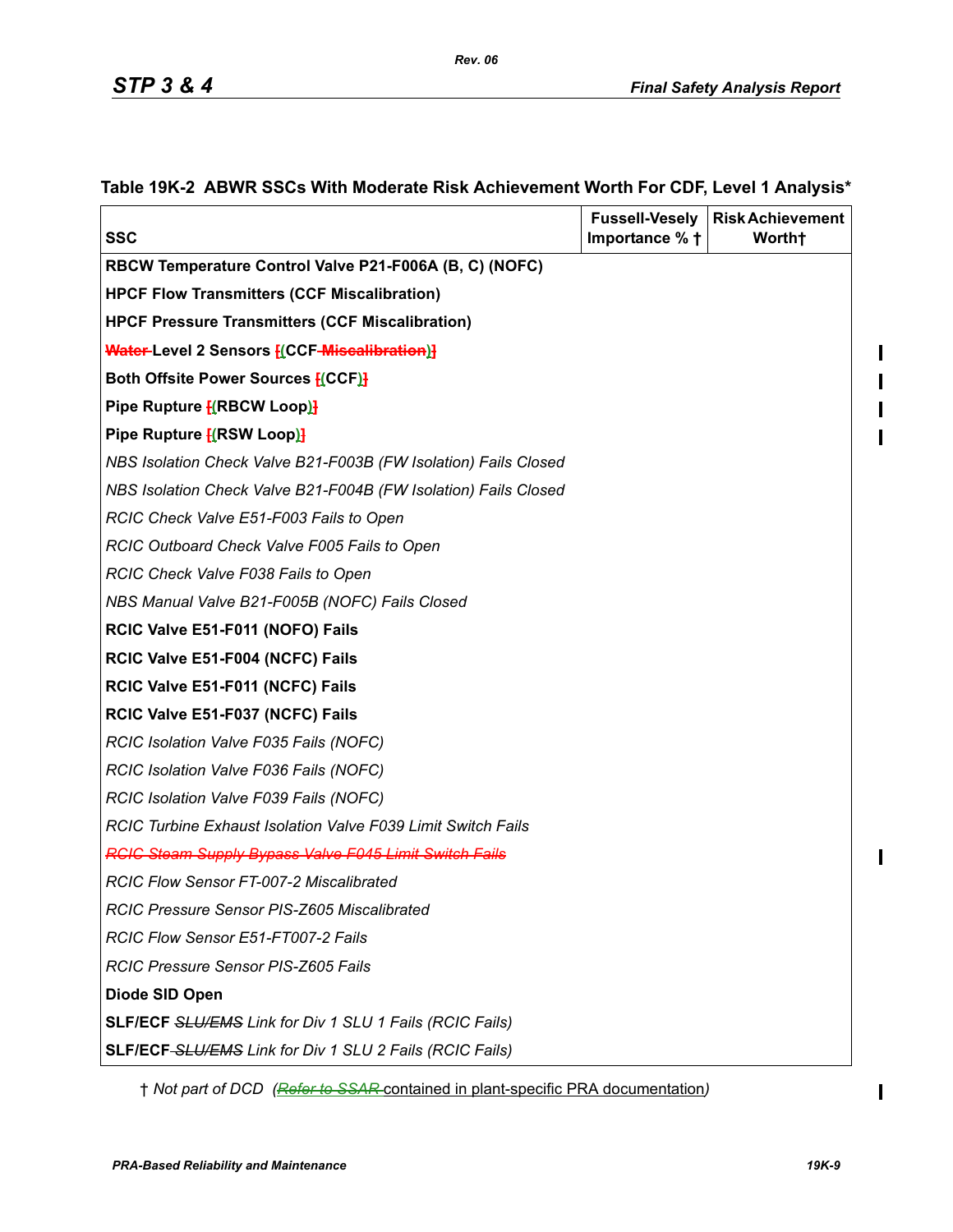$\mathbf{I}$ 

| <b>Initiating Event</b>                             | <b>Events Per</b><br>Year* | Total CDF <sup>*</sup> | <b>Percent CDF</b><br>Contribution* |
|-----------------------------------------------------|----------------------------|------------------------|-------------------------------------|
| l Station Blackout for Less Than Two Hours          |                            |                        |                                     |
| Station Blackout for Two to Eight Hours             |                            |                        |                                     |
| <b>Loss of Offsite Power for Two to Eight Hours</b> |                            |                        |                                     |
| Unplanned Manual Reactor Shutdown                   |                            |                        |                                     |
| Station Blackout for More Than Eight Hours          |                            |                        |                                     |
| Medium Break LOCA                                   |                            |                        |                                     |
| l Isolation/Loss of Feedwater                       |                            |                        |                                     |

# **Table 19K-3 ABWR Initiating Event Contribution to CDF, Level 1 Analysis**

*Rev. 06*

\* *Not part of DCD (Refer to SSAR* contained in plant-specific PRA documentation*)*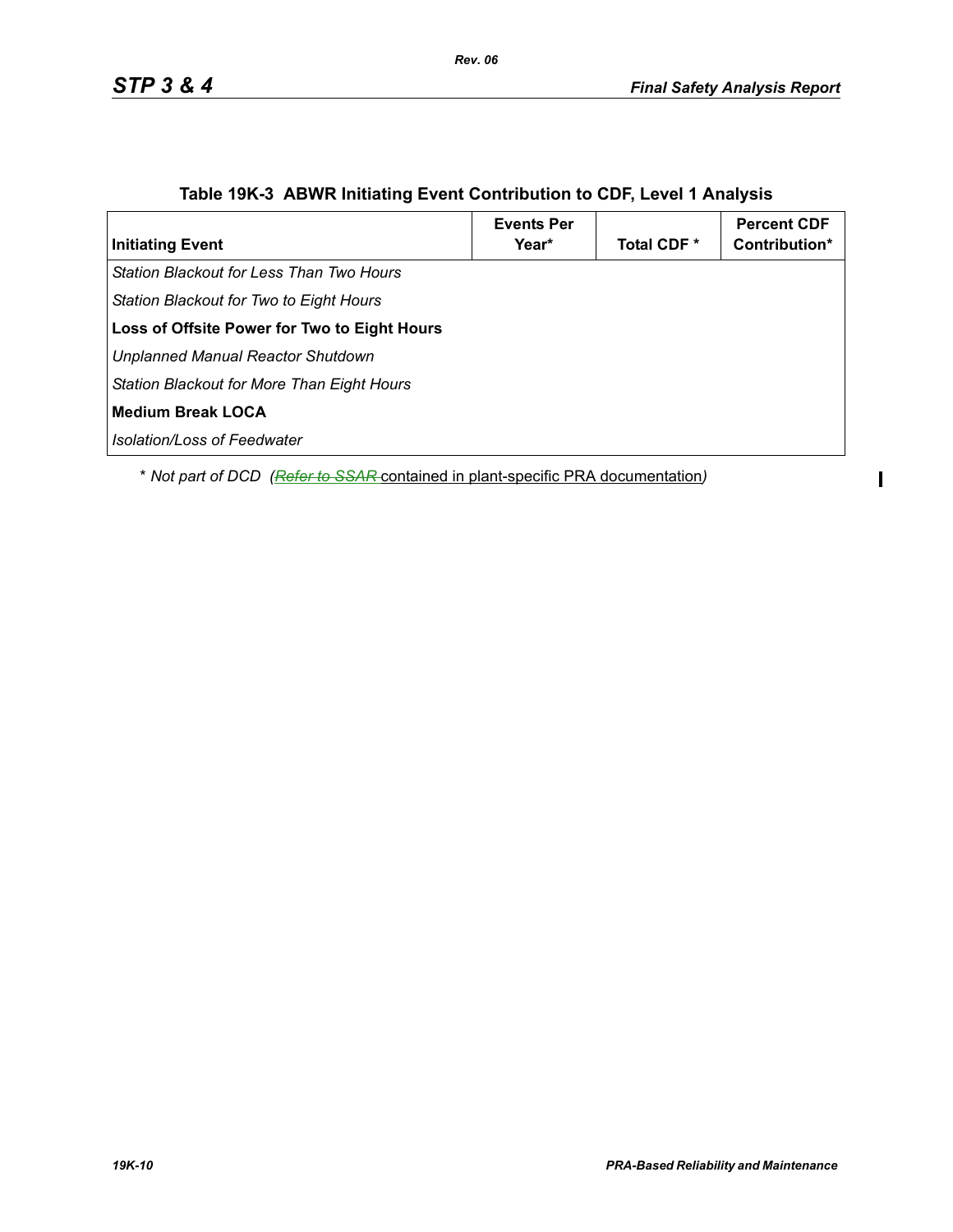| Component                                                                                                    | <b>Failure Mode/Cause</b>                                                                                 | <b>Recommended Maintenance</b>                                                             | <b>Test or</b><br><b>Maintenance</b><br>Interval | <b>Basis</b>             | Unavailability,<br><b>Failure Rate</b> |
|--------------------------------------------------------------------------------------------------------------|-----------------------------------------------------------------------------------------------------------|--------------------------------------------------------------------------------------------|--------------------------------------------------|--------------------------|----------------------------------------|
| Multiplexers                                                                                                 | Common cause failure of all-<br>MUX to give proper signals                                                | System functional test-<br>Complete system test, error check-                              | 3 months<br>2 years                              | Experience<br>Experience | ż                                      |
| <b>ECF</b>                                                                                                   | Common cause failure of all                                                                               | <b>System functional test</b>                                                              | 3 months                                         | <b>Experience</b>        | $\star$                                |
|                                                                                                              | <b>ECF to give proper signals</b>                                                                         | Complete system test, error<br>check                                                       | 2 years                                          | <b>Experience</b>        | $\star$                                |
| One ESF RIF SMU-for Div 1                                                                                    | Failure of RIF or link between                                                                            | System functional test                                                                     | 3 months                                         | Experience               |                                        |
| or one SLF/ECF SLU/EMS<br>Link for SLF SLU Div 1                                                             | RIF and SLF Failure of remote-<br>multiplex unit or link between-<br>RMU and safety system logic-<br>unit | Complete system test, error check 2 years                                                  |                                                  | Experience               |                                        |
| RPS TLFs - Trip Logic Units                                                                                  | Failure to trip upon demand                                                                               | System functional test                                                                     | 3 months                                         | Experience               |                                        |
|                                                                                                              |                                                                                                           | Complete system test, error check R/M outage                                               |                                                  | Experience               |                                        |
| <b>RGIG Turbine Lube System</b>                                                                              | Lube oil pump failure                                                                                     | Lube oil pump operation and oil-<br>pressure check                                         | 3 months                                         | Experience               |                                        |
| Limit Switches on RCIC<br><b>Turbine Exhaust Isolation</b><br>and Valve Steam Supply-<br><b>Bypass Valve</b> | Failure of switch to change<br>position when valve movement<br>occurs                                     | Observation of limit switch<br>actuation during valve stroke test                          | 3 months                                         | Experience‡              |                                        |
| <b>DTFs</b> - Digital Trip Modules                                                                           | Common cause failure to trip                                                                              | Review trip unit test procedure to<br>assure note about potential safety<br>considerations | Annual                                           | Judgment                 |                                        |

*STP 3 & 4*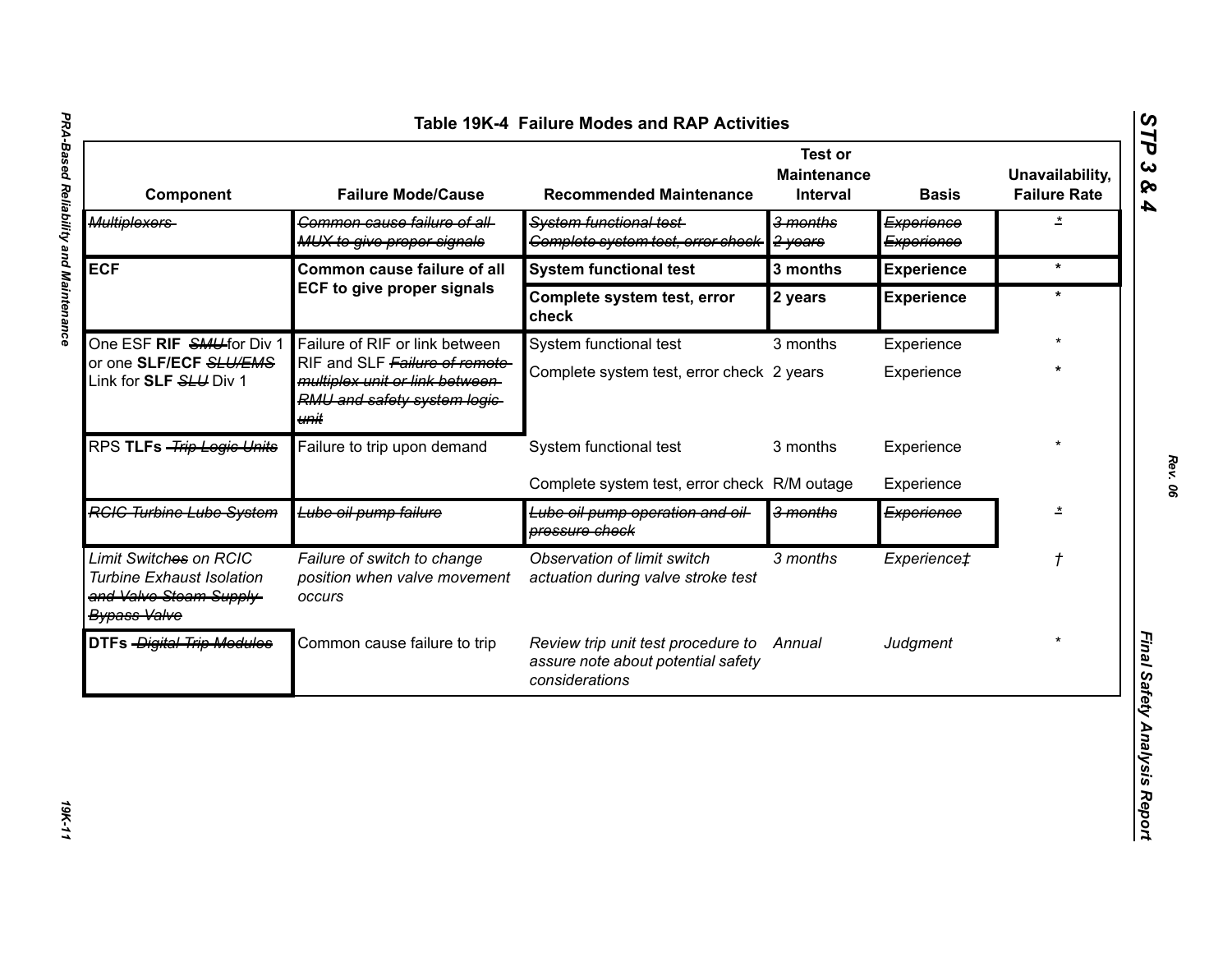| Component                                                                                     | <b>Failure Mode/Cause</b>                                          | <b>Recommended Maintenance</b>                                                                                                                                                 | <b>Test or</b><br><b>Maintenance</b><br>Interval | <b>Basis</b>                                       | Unavailability,<br><b>Failure Rate</b> |
|-----------------------------------------------------------------------------------------------|--------------------------------------------------------------------|--------------------------------------------------------------------------------------------------------------------------------------------------------------------------------|--------------------------------------------------|----------------------------------------------------|----------------------------------------|
| <b>Non-ADS SRVs</b>                                                                           | Common mode failure of<br>SRVs to open on demand or<br>remain open | Inspect and replace degradable<br>parts and test for correct<br>operation                                                                                                      | 5 years (max)                                    | Environmental<br>qualification                     |                                        |
|                                                                                               |                                                                    | Remove valve, test for setpoint 3 years<br>pressure, adjust setpoint as<br>necessary, test for seat<br>leakage, repair. Stagger testing<br>of valves, 50% at one outage        |                                                  | Experience,<br><b>ANSI/ASME</b><br>OM <sub>1</sub> | $\star$                                |
| <b>Firewater System Pumps on</b><br><b>Fire Truck and portable</b><br>diesel-driven fire pump | Failure of pumps to provide<br>required flow at pressure           | 20 min pump at 100% rated flow,<br>1.13 MPa (150 psi)<br>10 min pump at 70% rated flow,                                                                                        | 1 year<br>1 year                                 | <b>Judgment</b><br><b>Judgment</b>                 | **                                     |
| <b>(Subsection 19.4.6)</b>                                                                    |                                                                    | 1.48 MPa (200 psi)<br>10 min pump at 50% rated flow,<br>1.82 MPa (250 psi)                                                                                                     | 1 year                                           | <b>Judgment</b>                                    |                                        |
|                                                                                               | Failure of system to deliver<br>required flow                      | Test system flow with fire truck<br>pumps, water from tanks & from<br><b>UHS</b><br>Test system flow with AC-driven<br>and diesel-driven pumps, water<br>from tanks & from UHS | 4 years<br>4 years                               | <b>Judgment</b><br><b>Judgment</b>                 |                                        |
| DC Div 1 Distribution Panel<br>(including Diode S1D)                                          | Panel or diode failure                                             | Panel function is demonstrated by 3 months<br>system test                                                                                                                      |                                                  | Experience                                         | $\star$                                |
| Div 1 EMS ECF                                                                                 | Network failure Failure                                            | System functional test                                                                                                                                                         | 3 months                                         | Experience                                         |                                        |
| <b>Transmission Network</b>                                                                   |                                                                    | Complete system test, error check 2 years                                                                                                                                      |                                                  | Experience                                         | $\star$                                |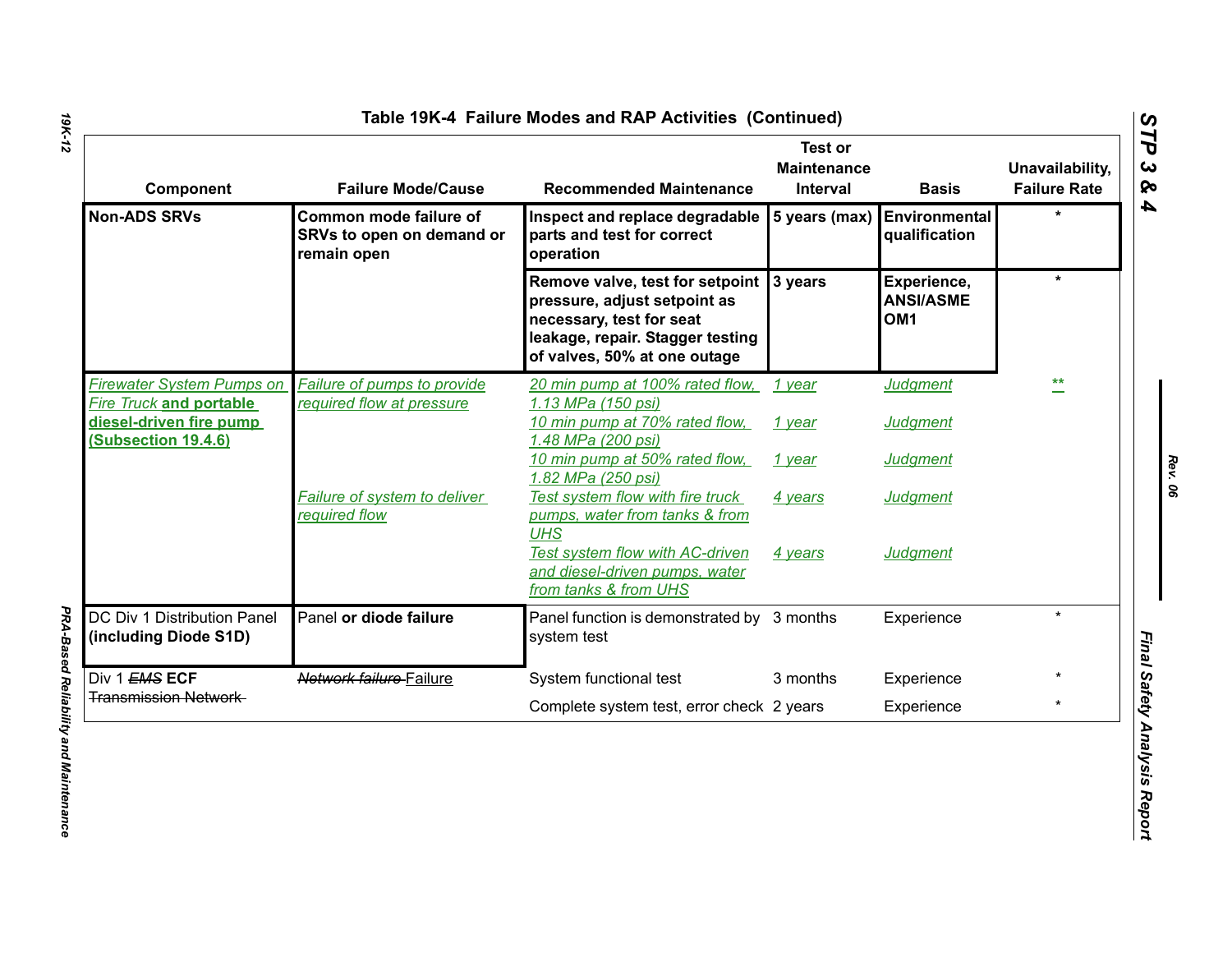| <b>Component</b>                            | <b>Failure Mode/Cause</b>                               | <b>Recommended Maintenance</b>                                                                  | <b>Test or</b><br><b>Maintenance</b><br>Interval | <b>Basis</b>       | Unavailability,<br><b>Failure Rate</b> |
|---------------------------------------------|---------------------------------------------------------|-------------------------------------------------------------------------------------------------|--------------------------------------------------|--------------------|----------------------------------------|
| <b>RBCW Pumps</b>                           | Failure to provide adequate<br>flow at desired pressure | Discharge pressure test<br>Inlet pressure test<br><b>Flow test</b><br><b>Vibration test</b>     | 3 months                                         | <b>Table 3.9-8</b> | ÷                                      |
|                                             |                                                         | Monitor pump parameters on<br>the normally running pump to<br>detect abnormalities              | Weekly                                           | <b>Judgment</b>    | $\bullet$                              |
| <b>RBSW Pumps</b>                           | Failure to provide adequate<br>flow at desired pressure | Discharge pressure test<br>Inlet pressure test<br><b>Flow test</b><br><b>Vibration test</b>     | 3 months                                         | <b>Table 3.9-8</b> |                                        |
|                                             |                                                         | Monitor pump parameters on<br>the normally running pump to<br>detect abnormalities              | Weekly                                           | <b>Judgment</b>    | $\star$                                |
| <b>RBCW Heat Exchangers</b>                 | <b>Plugging/fouling</b>                                 | Monitor heat exchanger flow<br>and delta temperature/pressure<br>to detect existence of fouling | Weekly                                           | <b>Experience</b>  | $\star$                                |
|                                             |                                                         | Internal inspection of heat<br>exchangers for plugging and<br>fouling                           | R/M Outage                                       | <b>Experience</b>  |                                        |
| <b>RBSW Strainers</b>                       | Plugging                                                | Monitor RBSW flow rate and<br>strainer delta pressure for<br>indications of plugging            | Weekly                                           | <b>Experience</b>  | $\star$                                |
| <b>RBSW Cooling TowerUHS</b><br><b>Fans</b> | Failure to provide adequate<br>fan flow through tower   | <b>Flow test</b><br><b>Vibration Test</b>                                                       | 3 months                                         | <b>Experience</b>  | ****                                   |
|                                             |                                                         | Inspection and<br>cleaning/lubrication                                                          | <b>R/M Outage</b>                                | <b>Experience</b>  | $***$                                  |

*Rev. 06*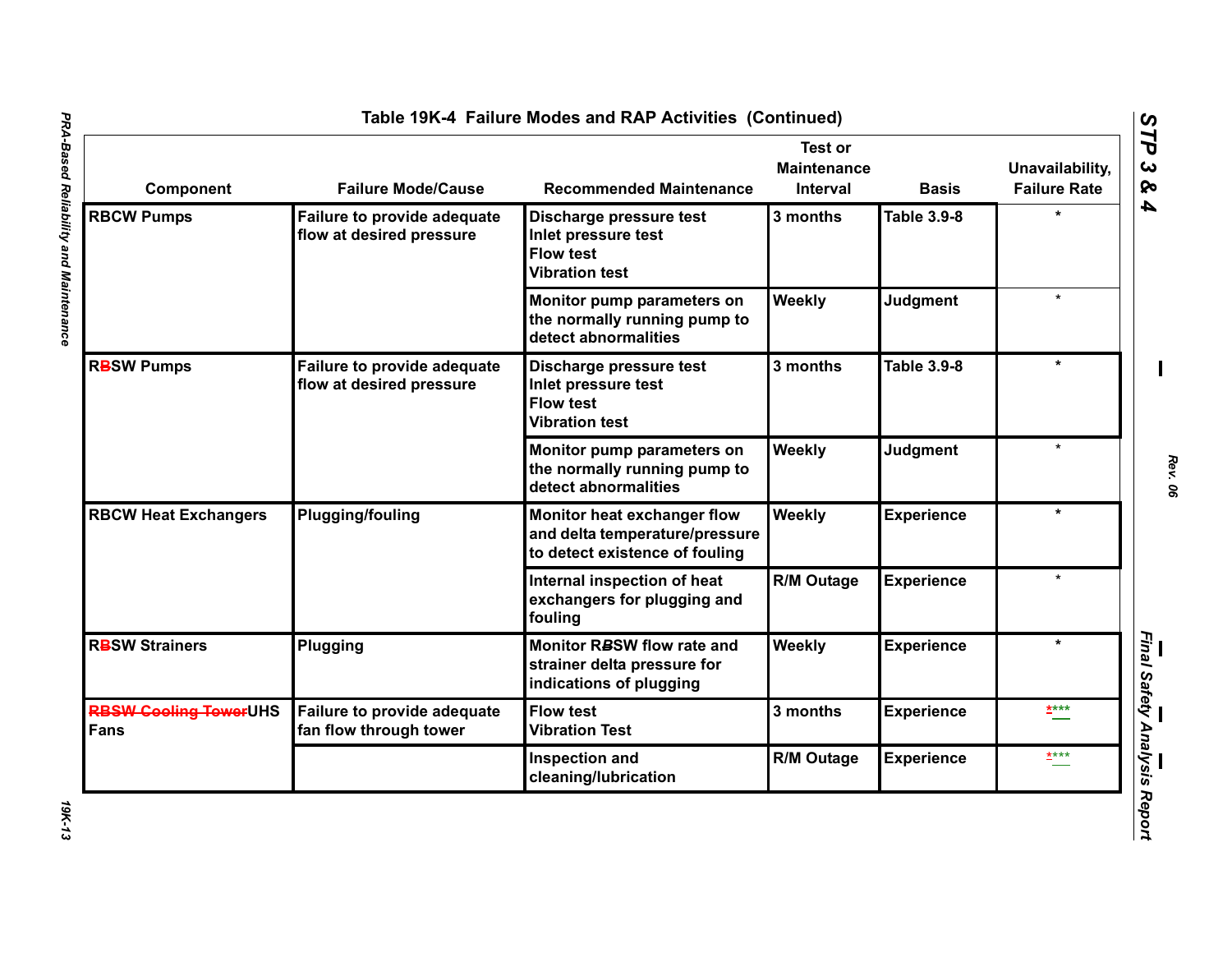| Component                                                                                       | <b>Failure Mode/Cause</b>                               | <b>Recommended Maintenance</b>                                                                      | <b>Test or</b><br><b>Maintenance</b><br><b>Interval</b> | <b>Basis</b>                                  | Unavailability,<br><b>Failure Rate</b> |
|-------------------------------------------------------------------------------------------------|---------------------------------------------------------|-----------------------------------------------------------------------------------------------------|---------------------------------------------------------|-----------------------------------------------|----------------------------------------|
| <b>Control and Reactor</b><br>Building, RSW pump<br>House, and ECCS<br>Room Watertight<br>Doors | Failure to retain integrity                             | Inspection of watertight doors,<br>including penetrations                                           | 1 year & after<br>major<br>maintenance                  | Judgment                                      | ÷                                      |
| RSW and CWS-Pump<br><b>Circuit Breakers</b>                                                     | Failure to trip pump on<br>demand                       | Breaker trip test to assure trip<br>on Demand                                                       | 6 months                                                | Judgment                                      | $\star$                                |
| <b>HPCF Pumps</b>                                                                               | Failure to provide adequate<br>flow at desired pressure | Discharge pressure test<br>Inlet pressure test<br><b>Flow test</b><br><b>Vibration test</b>         | 3 months                                                | <b>Table 3.9-8</b>                            | ttt                                    |
| <b>HPCF Injection Valves</b><br><b>F003 and F005</b>                                            | Failure to open because of<br>mechanical problems       | <b>Stroke test</b>                                                                                  | 3 months                                                | Experience;<br><b>ASME Code</b><br><b>ISI</b> | $+ + +$                                |
|                                                                                                 |                                                         | Visual and penetrant inspection<br>of stem, ultrasonic inspection<br>of stem; replace if necessary. | 10 years                                                | Low failure<br>rate; ASME<br>Code ISI.        | $\star$                                |
|                                                                                                 | Failure to open because of<br>electrical problems       | <b>Electrical circuit test</b>                                                                      | 3 months                                                | <b>Experience</b>                             |                                        |
| <b>RHR Injection Valves F001,</b><br>F003, F005, F006                                           | Failure to open because of<br>mechanical problems       | <b>Stroke test</b>                                                                                  | 3 months                                                | Experience;<br><b>ASME Code</b><br><b>ISI</b> | $^{\dagger\dagger}$                    |
|                                                                                                 |                                                         | Visual and penetrant inspection<br>of stem, ultrasonic inspection<br>of stem; replace if necessary. | 10 years                                                | Low failure<br>rate; ASME<br>Code ISI.        | $\star$                                |
|                                                                                                 | Failure to open because of<br>electrical problems       | <b>Electrical circuit test</b>                                                                      | 3 months                                                | <b>Experience</b>                             |                                        |

*PRA-Based Reliability and Maintenance* 

PRA-Based Reliability and Maintenance

*STP 3 & 4*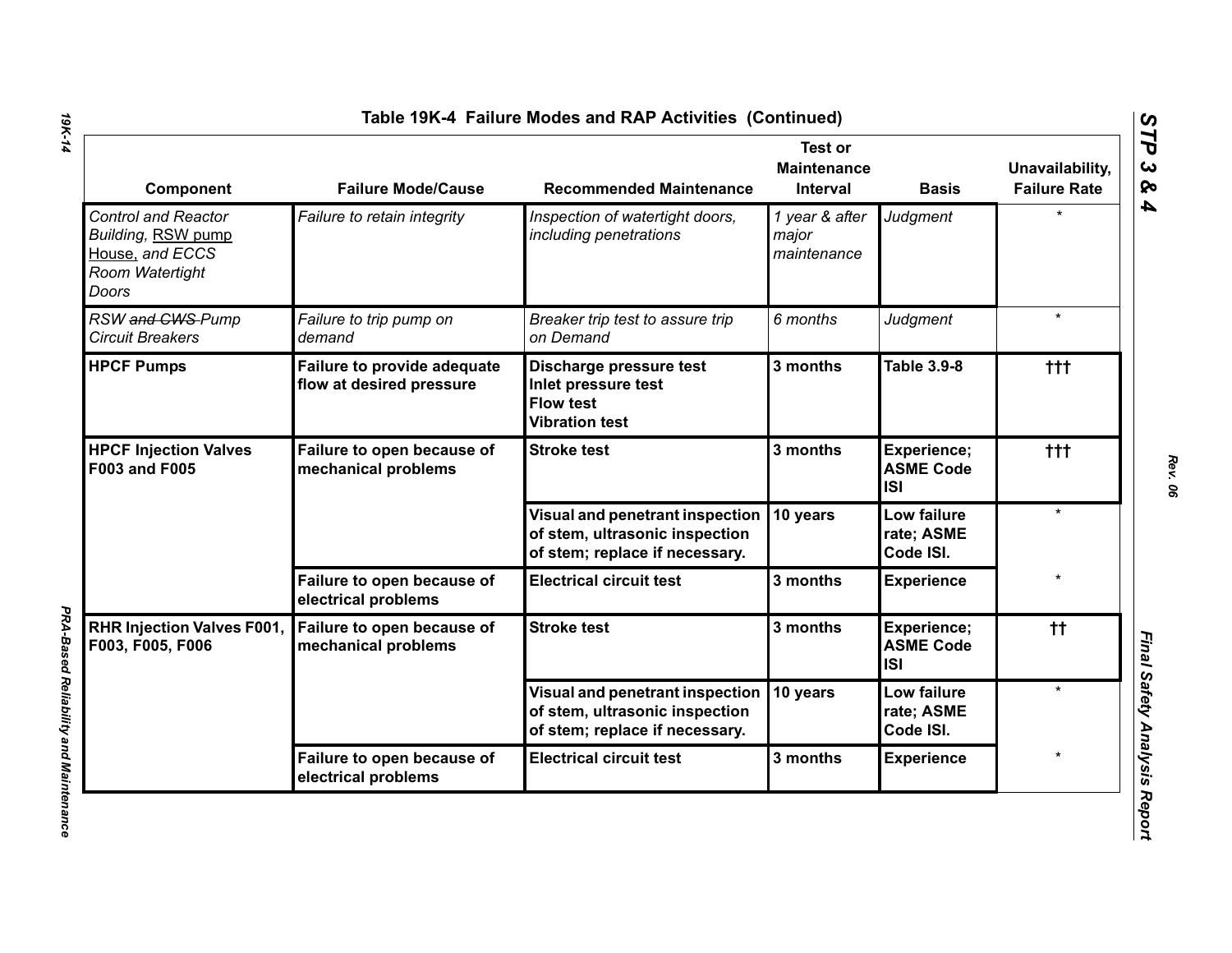| Component                                                       | <b>Failure Mode/Cause</b>                                      | <b>Recommended Maintenance</b>                                                                                             | <b>Test or</b><br><b>Maintenance</b><br>Interval | <b>Basis</b>      | Unavailability,<br><b>Failure Rate</b> |
|-----------------------------------------------------------------|----------------------------------------------------------------|----------------------------------------------------------------------------------------------------------------------------|--------------------------------------------------|-------------------|----------------------------------------|
| <b>RHR Heat Exchangers</b>                                      | <b>Fouling</b>                                                 | Monitor and trend delta-<br>temperature across heat<br>exchanger during RHR testing<br>and operation                       | <b>R/M Outage</b>                                | <b>Judgment</b>   | tt.                                    |
| <b>ESF SLF Divisions</b><br>signals                             | Failure to operate; failure to<br>properly generate initiation | <b>System functional test</b>                                                                                              | 3 months                                         | <b>Experience</b> | $\star$                                |
|                                                                 |                                                                | Complete system test, error<br>check                                                                                       | 2 years                                          | <b>Experience</b> | $\star$                                |
| <b>Suppression Pool</b>                                         | Loss of structural integrity;<br>leakage                       | Periodic inspection of<br>suppression pool structural<br>elements to detect degradation,<br>incipient leakage or corrosion | <b>R/M Outage</b>                                | <b>Experience</b> | ****                                   |
| <b>Common Cause Failures</b>                                    |                                                                |                                                                                                                            |                                                  |                   |                                        |
| <b>RHR System (Shutdown</b><br><b>Cooling &amp; LPFL Modes)</b> | <b>Common mode failure</b>                                     | System walkdown to identify<br><b>CCF type problems</b>                                                                    | R/M outage                                       | Judgment          | ****                                   |
| <b>Pumps</b>                                                    | ■ Start and Run                                                |                                                                                                                            |                                                  |                   | 图                                      |
| ■ Room Air                                                      | ■ Start and Run                                                |                                                                                                                            |                                                  |                   |                                        |
| <b>Conditioners</b>                                             | ■ Open                                                         |                                                                                                                            |                                                  |                   |                                        |
| Injection MOVs                                                  |                                                                |                                                                                                                            |                                                  |                   |                                        |

*Rev. 06*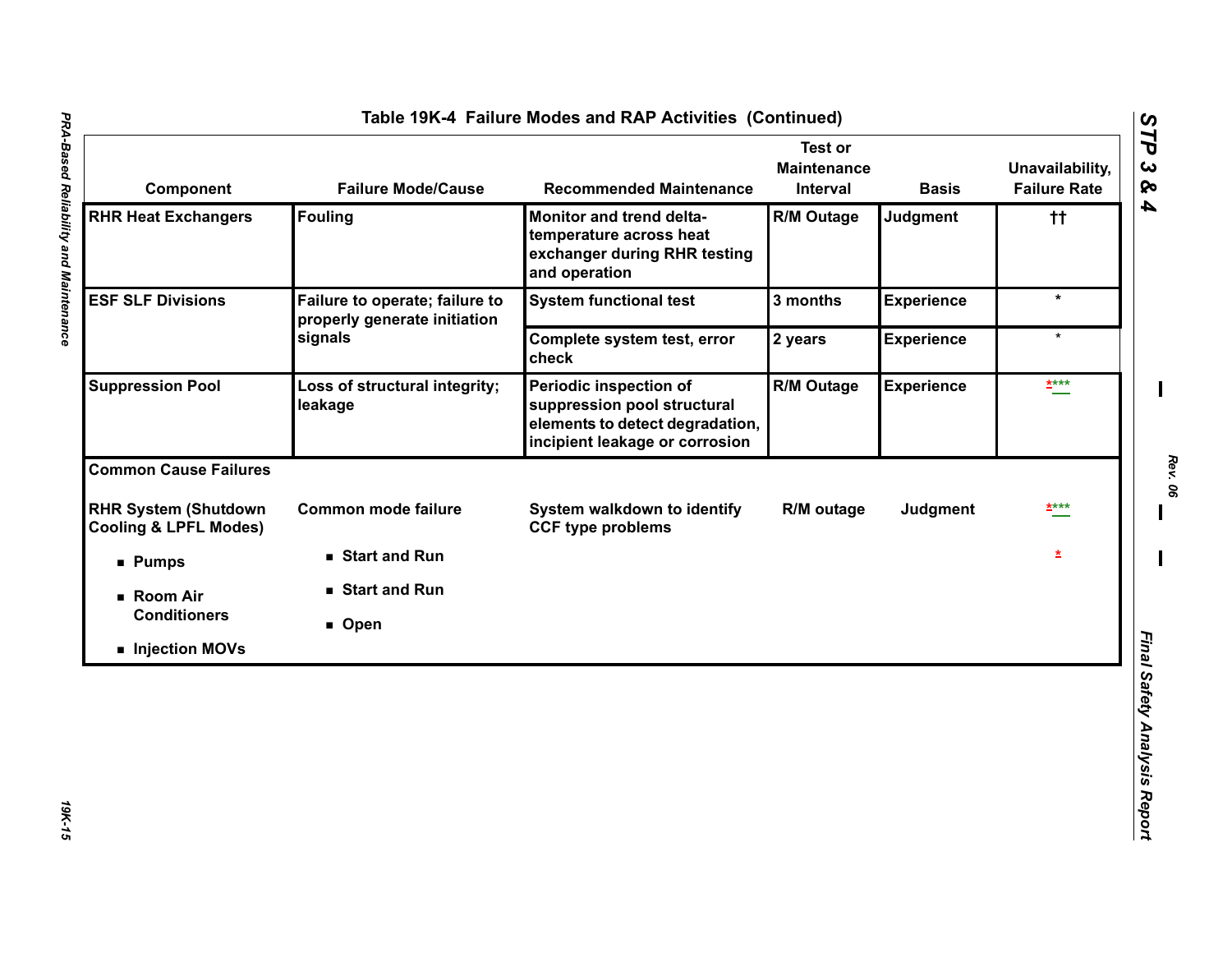| Component                                         | <b>Failure Mode/Cause</b>  | <b>Recommended Maintenance</b>                                                                | Test or<br><b>Maintenance</b><br>Interval | <b>Basis</b>      | Unavailability,<br><b>Failure Rate</b> |
|---------------------------------------------------|----------------------------|-----------------------------------------------------------------------------------------------|-------------------------------------------|-------------------|----------------------------------------|
| <b>HPCF System</b>                                | Common mode failure        | System walkdown to identify<br><b>CCF type problems</b>                                       | R/M outage                                | Judgment          | ****                                   |
| ■ Pumps                                           | Start and Run              |                                                                                               |                                           |                   |                                        |
| Injection MOVs                                    | ■ Open                     |                                                                                               |                                           |                   |                                        |
| $E$ F005                                          | ■ Mispositioning           | <b>Position check</b>                                                                         | Quarterly                                 |                   |                                        |
| <b>RBCW System</b>                                | <b>Common mode failure</b> | System walkdown to identify<br><b>CCF type problems</b>                                       | R/M outage                                | Judgment          | ****                                   |
| <b>Pumps</b>                                      | Run                        |                                                                                               |                                           |                   |                                        |
| <b>RSW System</b>                                 | <b>Common mode failure</b> | System walkdown to identify<br><b>CCF type problems</b>                                       | R/M outage                                | Judgment          | ****                                   |
| ■ Pumps                                           | Run                        |                                                                                               |                                           |                   |                                        |
| ■ Strainers                                       | $\blacksquare$ Plug        | <b>Operation verification</b>                                                                 | Quarterly                                 |                   |                                        |
| <b>UHS System</b>                                 | <b>Common mode failure</b> | System walkdown to identify                                                                   | R/M outage                                | Judgment          | ****                                   |
| <b>Fans</b>                                       | Run                        | <b>CCF type problems</b>                                                                      |                                           |                   |                                        |
| <b>Emergency Diesel</b>                           | <b>Common mode failure</b> | Start up to full load                                                                         | 1 month                                   | <b>Tech Spec</b>  | ****                                   |
| <b>Generators</b>                                 | Start and run              |                                                                                               |                                           |                   |                                        |
| <b>Suppression Pool</b>                           | <b>Sensor fails</b>        | <b>Calibration of sensor</b>                                                                  | R/M outage                                | <b>Experience</b> | <b>****</b>                            |
| <b>Temperature sensors T53-</b><br>TRS-601A and B | <b>Common mode failure</b> | Analyze Level 2 calibration data<br>for trends of drifting or other<br><b>CCF indications</b> | <b>R/M Outage</b>                         | <b>Judgment</b>   | $***$                                  |